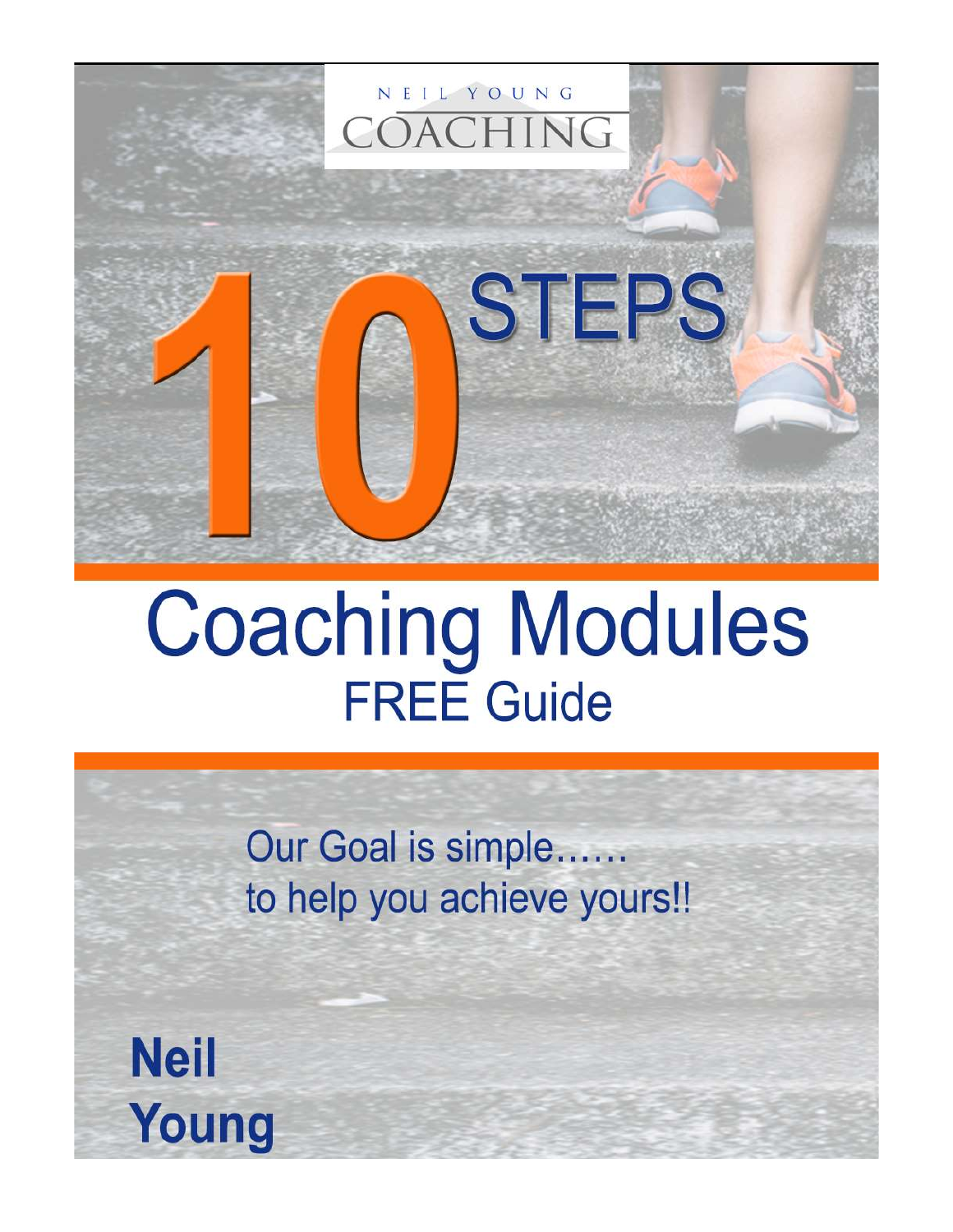#### Preface

Thank you for taking the time to download the free guide to the 10 Coaching Modules. This guide is designed to give you an outline or a summary of the comprehensive manual of how to build a network marketing business as detailed in [The 10 Steps Success System Workbook.](https://neilyoungcoaching.com/product/ebook)

By way of introduction I would say that I have been very fortunate to work with some outstanding professionals in the field of Sales, Management and Network Marketing over the last 30 years. From the age of 21 to 35, I worked firstly in sales in thehealth insurance industry and then in sales management. As my career progressed from interacting with members of the public in their homes to presentations to directors of large corporations, I was able to develop the skills and confidence that underpin consistent high level performance.

This enabled me to understand clearly the basic fundamentals. At the age of 35 I yearned to do something more rewarding with more personal freedom: I wanted to be my own boss, work from home, collect my children from school, play football with them at 4pm and travel the world with my family. So, naturally, I joined a network marketing company…

I was sold the dream and I thought with my transferable skills I was bound to succeed. I worked really hard for a year. I travelled the length and breadth of the country to attend meetings to listen to hyped up stories of wealth & lifestyle. I read loads of books and listened to audio cassettes all day long in the car between appointments in the day job. After a year of working 7 days per week my best cheque for a month was….. drum roll please….. £38!

So if you are already involved in network marketing, maybe not quite where you want to be; I hope you feel better now!

One of the things I learned during that year was that success in Network Marketing is dependent on helping large numbers of other people to **duplicate simple systems** rather than being brilliant yourself. It is about coaching people to reach levels of competence and confidence; like a driving instructor. Ultimately, you end up being able to coach and develop the driving instructors. That way, you build rock solid residual income.

So I had to **unlearn** some things and develop new skills. Twenty years on, I have been able to educate my 3 children privately from my only income; that of my network marketing business. I have travelled literally to the best 5<sup>\*</sup> destinations all over the world. I was awarded Top New Business Sales 2011, double Distributor of the Year 2011 and 2015, Top Senior Executive Team Business growth 2012.

The 10 Steps Success System is a comprehensive manual with Zero hype; with a foundation course of development with built in competence levels. The Steps are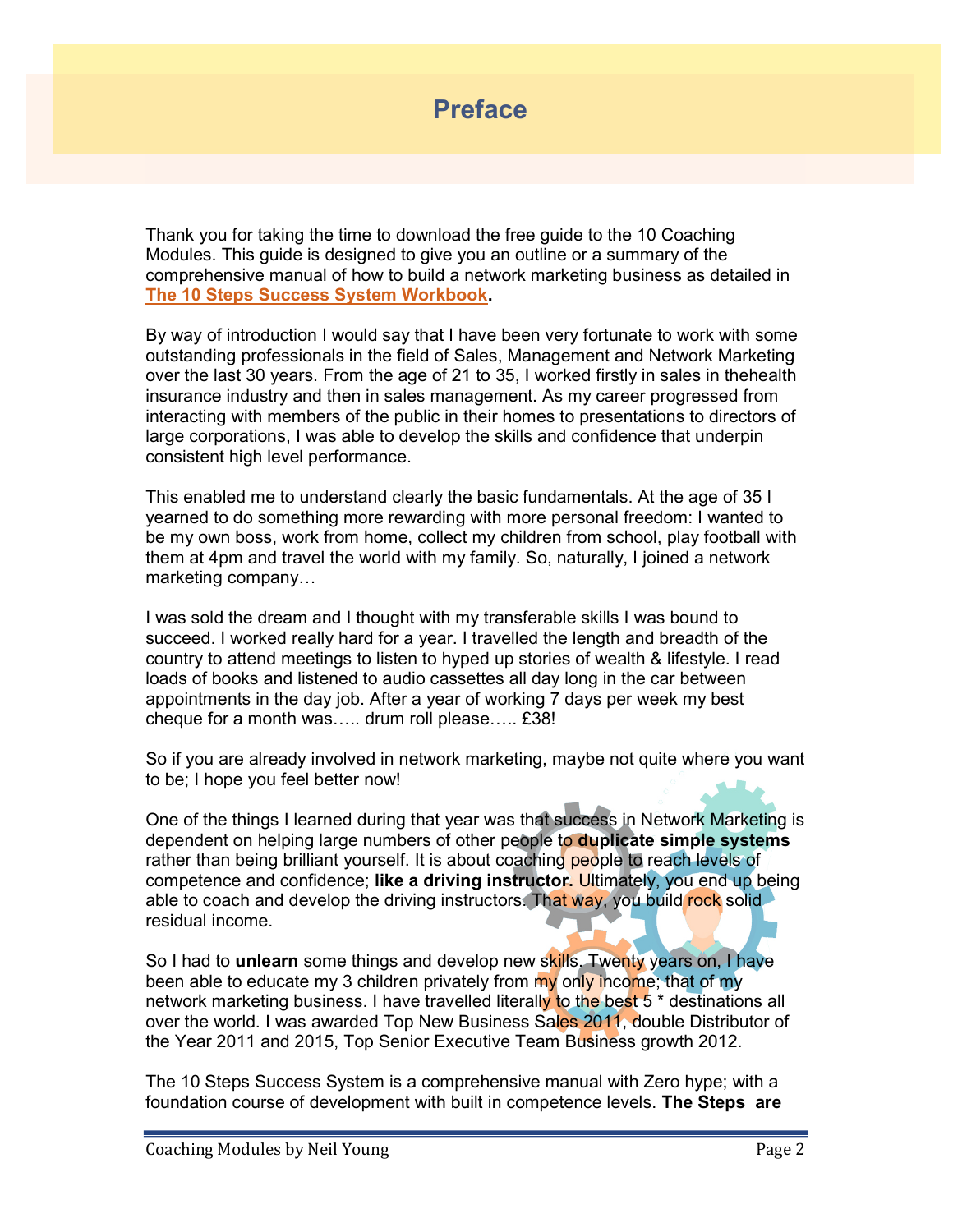also sequential; following a logical process. The importance of this is actually often overlooked. To return to my driving instructor analogy; you would not ask a learner driver on their first lesson to do a hand brake turn! It takes time to master the basics which are worked in a structured way through competence levels 1, 2 and 3 and incorporates all the necessary elements to create success. The key thing to understand is that The 10 Steps are designed to build people.

 This guide is a summary only. I hope it gives you sufficient insight to [book a free](https://neilyoungcoaching.com/consultation)  [consultation](https://neilyoungcoaching.com/consultation) with me so that I can share the best methods with you to create the future you deserve. I wish you a long and satisfying journey, that you enjoy; one step at a time.

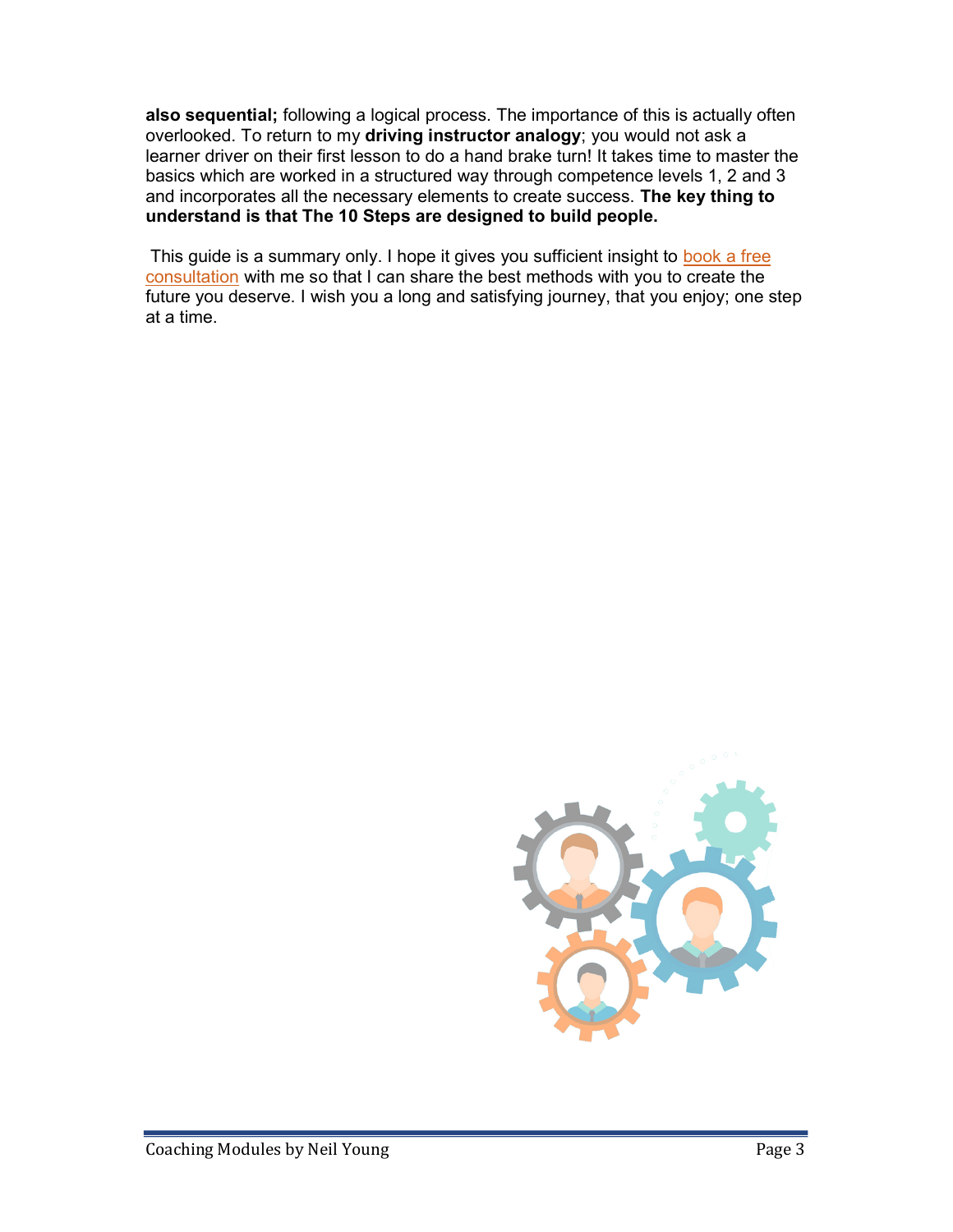# Free Guide

# Coaching Modules of the 10 Steps

The 10 Steps System is the powerhouse that will build your business.

The key principle on which the network Marketing is built is *duplication*.

Duplication; is the copying of a system that can be shown to have been tried and tested over long periods of time.

It is important to point out that absolutely anyone can copy this system because it is very simple. A person's background, education, work experience and location are not important.

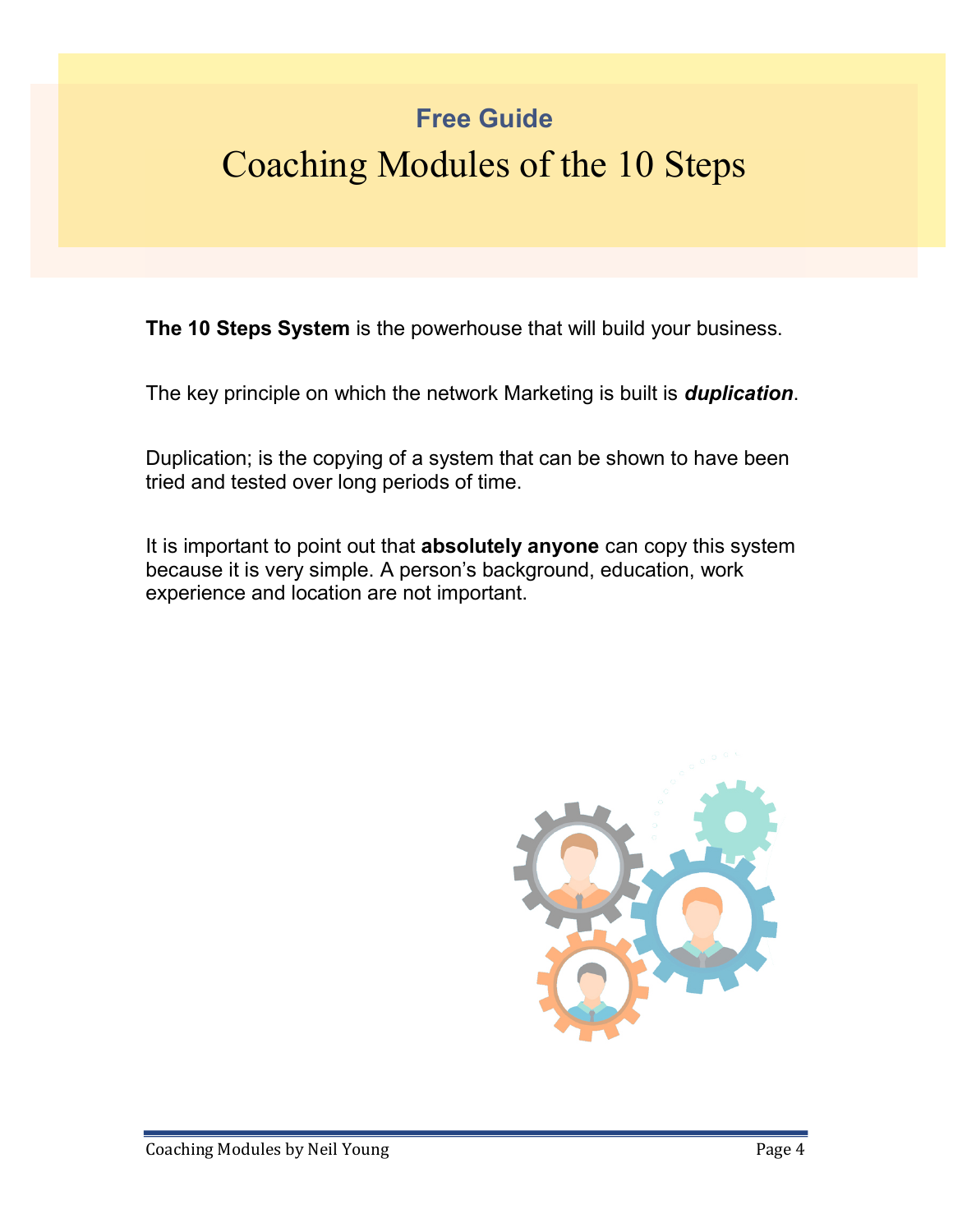# Step 1 – System Fundamentals

Residual/Royalty income is usually only available to musicians, authors and actors.

However the network marketing industry worldwide is now bigger than the film, music and gaming industry combined.

#### Step 2 – Personal & Professional Development

We all have varying degrees of knowledge and skills in different areas of our lives. It is our knowledge,skills, and choices that are responsible for our current circumstances.

So if we want to improve where we are and what we have; then we need to improve who we are. This is known as personal development.

There are 10 core books we recommend you read in your first year to get started on your journey of personal growth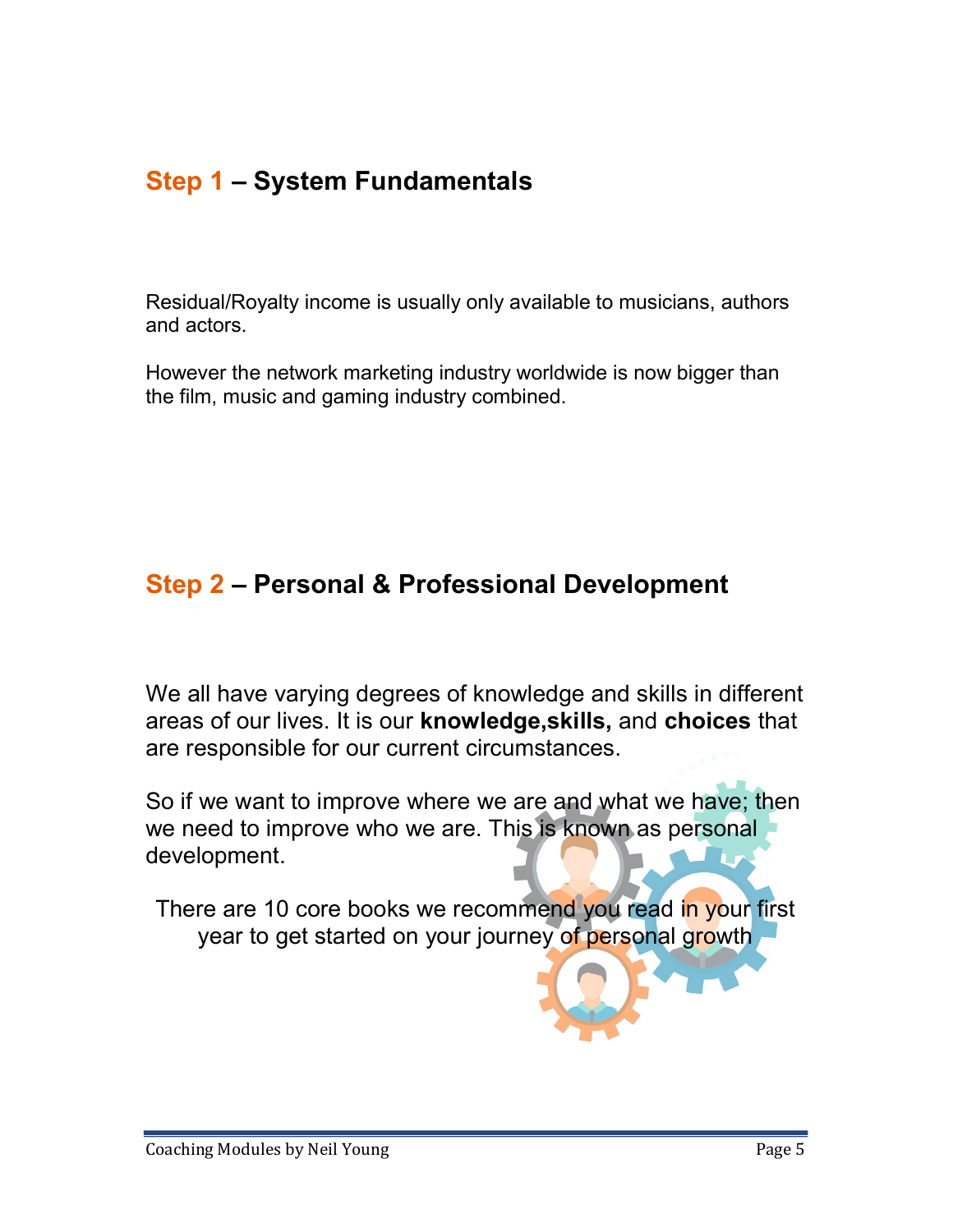Step 3 - Goal Setting

"A person with a clear purpose will make progress on even the roughest road. A person with no purpose will make no progress on even the smoothest road."- Thomas Carlisle.

This business is easy to do but it's also easy not to do! We all need motivation to get the job done. It is essential that you have specific goals that you are working towards in the business.

## Step 4 - Lead Generation & Know Your Numbers

In order to create growth in our business it's important we share the opportunity with others but first we must find people to share it with; this is known as LEAD GENERATION.

There are 4 Key Social Media lead generation Strategies.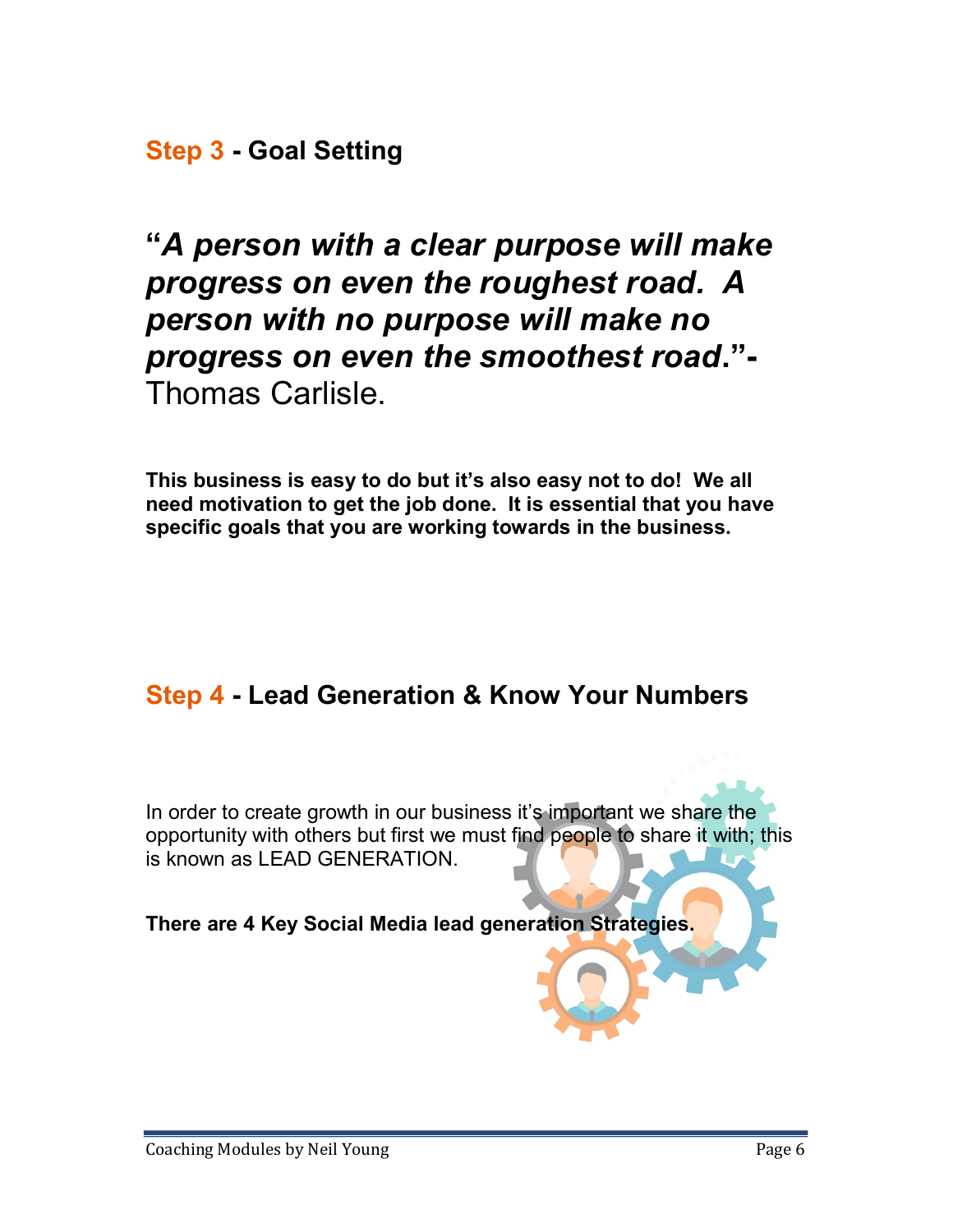#### **Step 5 The Telephone Process**

The telephone process is a "sorting" process rather than a "convincing" process. We do not seek to persuade people who are saying No to say Yes. We sort through the enquiries, to find the people who are open minded and genuinely willing to find out more about our business.

Our unique simple formula of coaching will achieve all of the following.

- 1.You're going to need to be confident
- . 2: You're going to need to be in control.
- 3: You're going to need to relate to the person.
- 4: You're going to need to have an agenda.
- 5: You're going to need to finalize the next step.

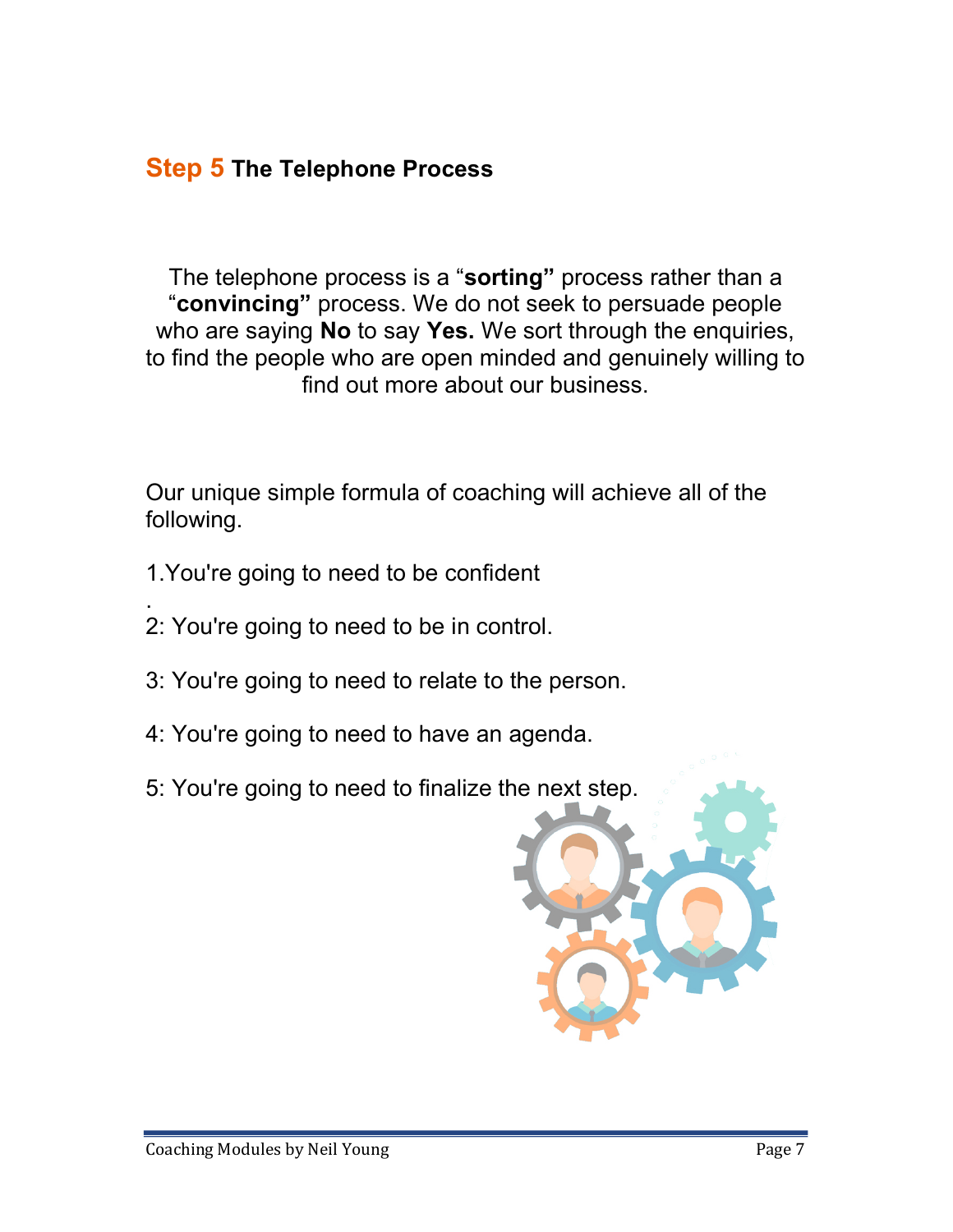# Step 6 - Showing the Business

This is the simple bit. We use a website to explain the network marketing concept and the support system.

We share the idea so that the person looking at the business understands how the opportunity meets their needs.

# Step 7 - Follow up and Online Registration

#### FOLLOW UP = FORTUNE

The most important part of Step 7 is to follow up and actually ask the person if they want to join the business.

Very rarely will people call you back even when they like the idea!

Some people will join immediately at the end of an appointment. However some will want to think about it so we have a system for following up

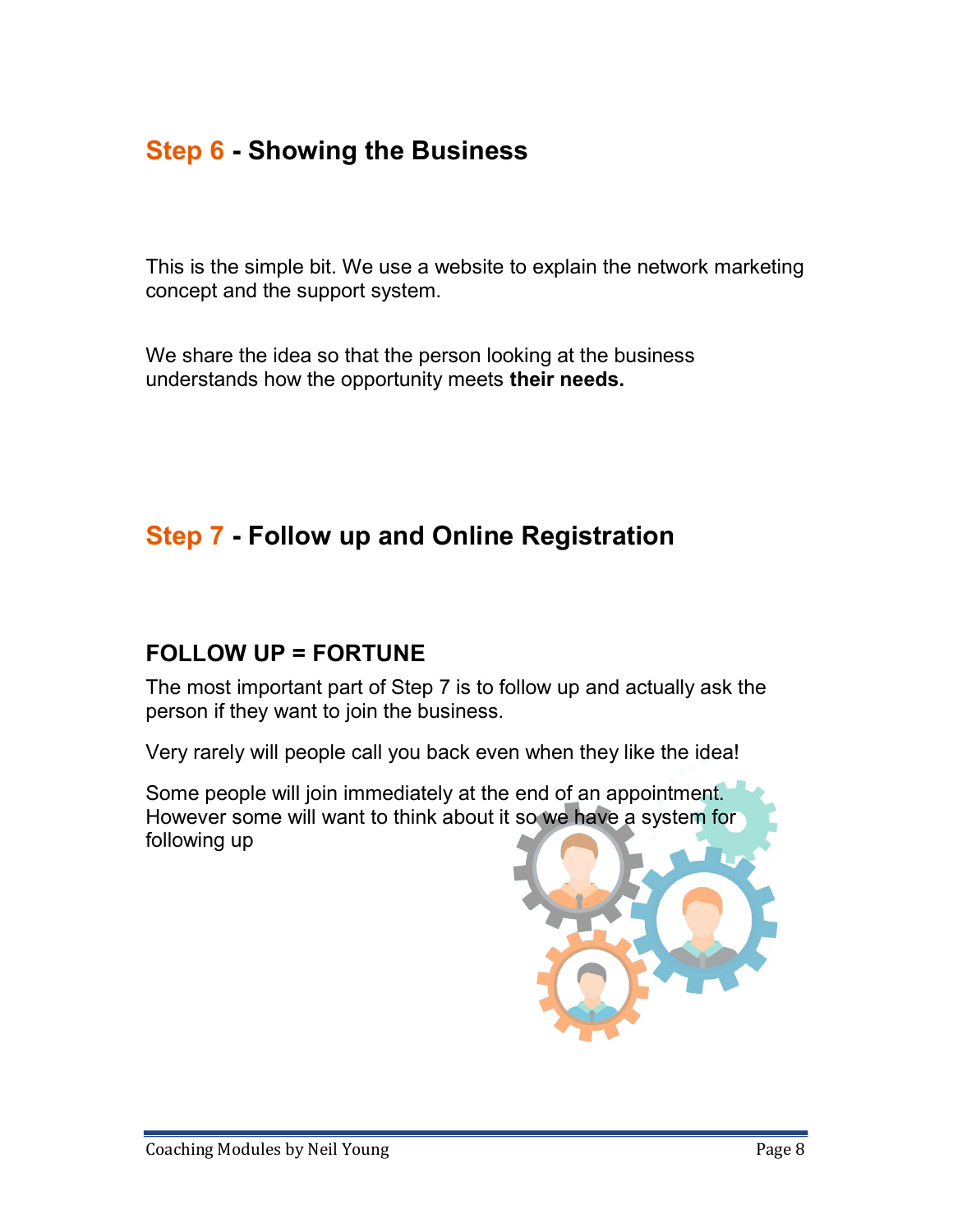# Step 8 – Getting Started

This step is a vital part of building the relationship with your new distributor.

Book the Getting Started session and the Induction webinar whilst you are on the telephone/Zoom completing the registration.

The session should be done, wherever possible, on Skype/Zoom using Zoom will help to build rapport. The purpose of the Skype call is twofold:

Firstly; to find out the new distributors priorities and secondly to gain commitment to the systems

#### Step 9 – Promoting Events

This step pays huge money because events are the glue that holds the team and the system together. It is only by attending events that people learn the system. You will identify your future leaders from those you see regularly at events.